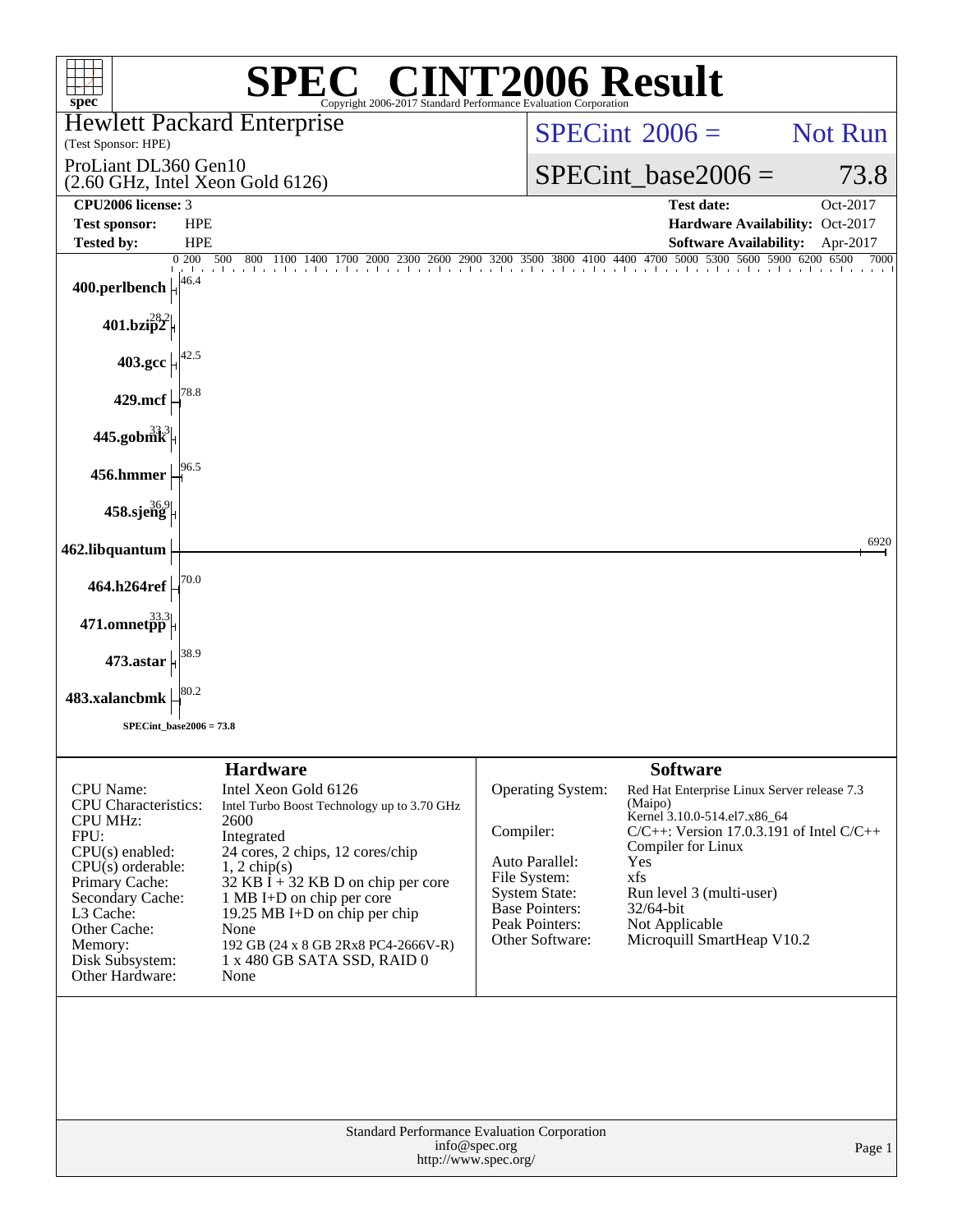

#### Hewlett Packard Enterprise

(Test Sponsor: HPE)

#### ProLiant DL360 Gen10

(2.60 GHz, Intel Xeon Gold 6126)

 $SPECint2006 =$  Not Run

### SPECint base2006 =  $73.8$

**[CPU2006 license:](http://www.spec.org/auto/cpu2006/Docs/result-fields.html#CPU2006license)** 3 **[Test date:](http://www.spec.org/auto/cpu2006/Docs/result-fields.html#Testdate)** Oct-2017 **[Test sponsor:](http://www.spec.org/auto/cpu2006/Docs/result-fields.html#Testsponsor)** HPE **[Hardware Availability:](http://www.spec.org/auto/cpu2006/Docs/result-fields.html#HardwareAvailability)** Oct-2017 **[Tested by:](http://www.spec.org/auto/cpu2006/Docs/result-fields.html#Testedby)** HPE **[Software Availability:](http://www.spec.org/auto/cpu2006/Docs/result-fields.html#SoftwareAvailability)** Apr-2017

#### **[Results Table](http://www.spec.org/auto/cpu2006/Docs/result-fields.html#ResultsTable)**

|                                                                                                          | <b>Base</b>    |              |                |       |                |       | <b>Peak</b>    |              |                |              |                |              |
|----------------------------------------------------------------------------------------------------------|----------------|--------------|----------------|-------|----------------|-------|----------------|--------------|----------------|--------------|----------------|--------------|
| <b>Benchmark</b>                                                                                         | <b>Seconds</b> | <b>Ratio</b> | <b>Seconds</b> | Ratio | <b>Seconds</b> | Ratio | <b>Seconds</b> | <b>Ratio</b> | <b>Seconds</b> | <b>Ratio</b> | <b>Seconds</b> | <b>Ratio</b> |
| 400.perlbench                                                                                            | 210            | 46.6         | 211            | 46.3  | 211            | 46.4  |                |              |                |              |                |              |
| 401.bzip2                                                                                                | 341            | 28.3         | 342            | 28.2  | 342            | 28.2  |                |              |                |              |                |              |
| $403.\mathrm{gcc}$                                                                                       | 189            | 42.5         | 190            | 42.5  | 189            | 42.5  |                |              |                |              |                |              |
| $429$ .mcf                                                                                               | 116            | 78.8         | 115            | 79.6  | 117            | 78.0  |                |              |                |              |                |              |
| $445$ .gobmk                                                                                             | 315            | 33.3         | 315            | 33.3  | 315            | 33.3  |                |              |                |              |                |              |
| 456.hmmer                                                                                                | 96.7           | 96.5         | 97.0           | 96.2  | 96.7           | 96.5  |                |              |                |              |                |              |
| $458$ .sjeng                                                                                             | 328            | 36.9         | 328            | 36.9  | 328            | 36.9  |                |              |                |              |                |              |
| 462.libquantum                                                                                           | 3.10           | 6690         | 2.99           | 6920  | 2.99           | 6930  |                |              |                |              |                |              |
| 464.h264ref                                                                                              | 317            | 69.8         | 316            | 70.0  | 316            | 70.0  |                |              |                |              |                |              |
| 471.omnetpp                                                                                              | 187            | 33.4         | 188            | 33.2  | 187            | 33.3  |                |              |                |              |                |              |
| $473$ . astar                                                                                            | 181            | 38.8         | 180            | 38.9  | 181            | 38.9  |                |              |                |              |                |              |
| 483.xalancbmk                                                                                            | 86.4           | 79.9         | 85.8           | 80.4  | 86.0           | 80.2  |                |              |                |              |                |              |
| Results appear in the order in which they were run. Bold underlined text indicates a median measurement. |                |              |                |       |                |       |                |              |                |              |                |              |

### **[Operating System Notes](http://www.spec.org/auto/cpu2006/Docs/result-fields.html#OperatingSystemNotes)**

 Stack size set to unlimited using "ulimit -s unlimited" Transparent Huge Pages enabled by default Filesystem page cache cleared with: shell invocation of 'sync; echo 3 > /proc/sys/vm/drop\_caches' prior to run irqbalance disabled with "systemctl stop irqbalance" tuned profile set wtih "tuned-adm profile throughput-performance"

#### **[Platform Notes](http://www.spec.org/auto/cpu2006/Docs/result-fields.html#PlatformNotes)**

 BIOS Configuration: Intel Hyperthreading set to Disabled Thermal Configuration set to Maximum Cooling Memory Patrol Scrubbing set to Disabled LLC Prefetcher set to Enabled LLC Dead Line Allocation set to Disabled Workload Pofile set to General Peak Frequency Compute Energy/Performance Bias set to Maximum Performance Uncore Frequency Scaling set to Auto Workload Pofile set to Custom NUMA Group Size Optimization set to Flat

 Sysinfo program /home/specuser/cpu2006/config/sysinfo.rev6993 Revision 6993 of 2015-11-06 (b5e8d4b4eb51ed28d7f98696cbe290c1) running on dl360gen10rhel73 Fri Oct 13 18:18:50 2017

 This section contains SUT (System Under Test) info as seen by some common utilities. To remove or add to this section, see:

Continued on next page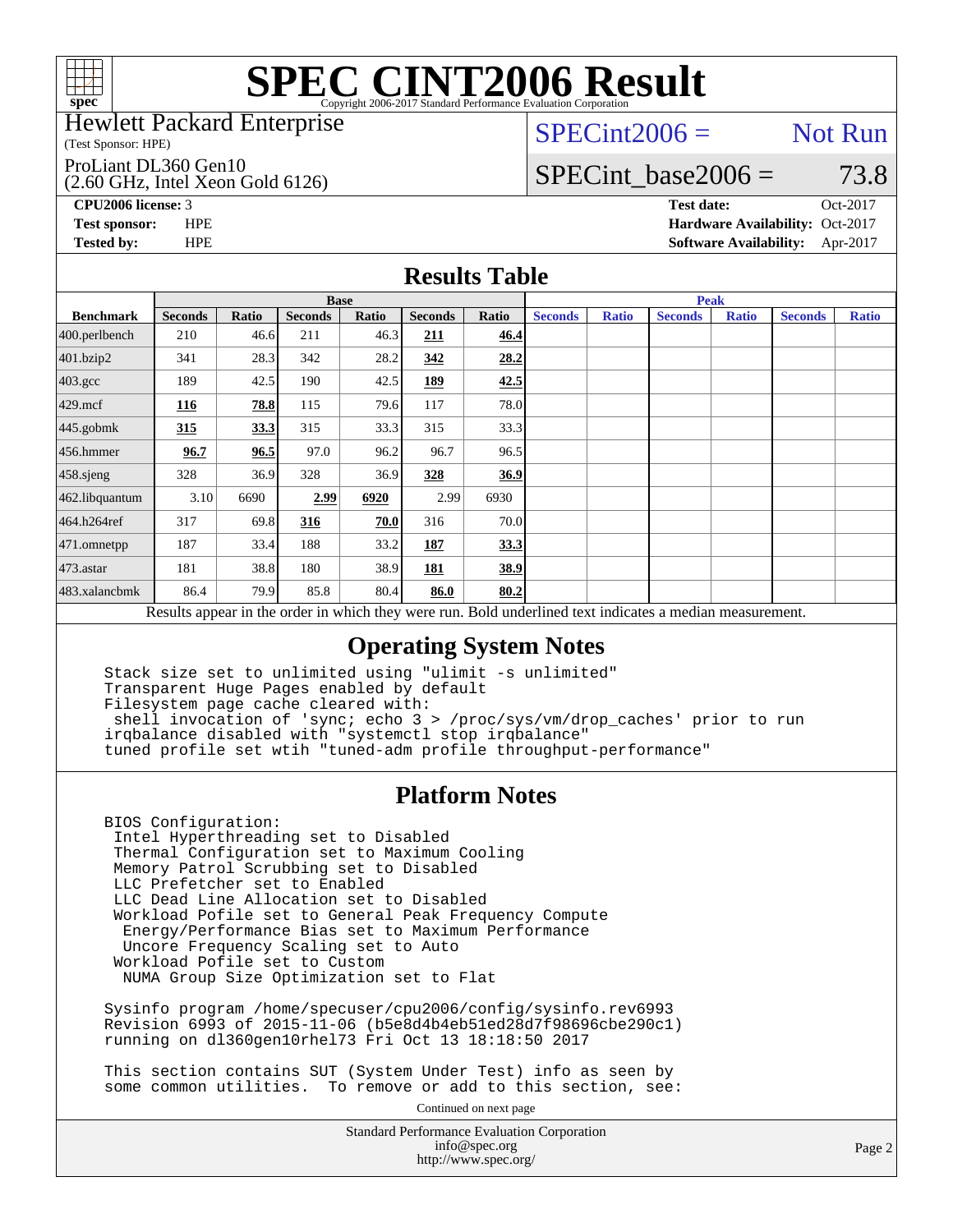

Hewlett Packard Enterprise

(2.60 GHz, Intel Xeon Gold 6126)

(Test Sponsor: HPE)

 $SPECint2006 =$  Not Run

ProLiant DL360 Gen10

 $SPECTnt\_base2006 = 73.8$ 

#### **[CPU2006 license:](http://www.spec.org/auto/cpu2006/Docs/result-fields.html#CPU2006license)** 3 **[Test date:](http://www.spec.org/auto/cpu2006/Docs/result-fields.html#Testdate)** Oct-2017

**[Test sponsor:](http://www.spec.org/auto/cpu2006/Docs/result-fields.html#Testsponsor)** HPE **[Hardware Availability:](http://www.spec.org/auto/cpu2006/Docs/result-fields.html#HardwareAvailability)** Oct-2017 **[Tested by:](http://www.spec.org/auto/cpu2006/Docs/result-fields.html#Testedby)** HPE **[Software Availability:](http://www.spec.org/auto/cpu2006/Docs/result-fields.html#SoftwareAvailability)** Apr-2017

#### **[Platform Notes \(Continued\)](http://www.spec.org/auto/cpu2006/Docs/result-fields.html#PlatformNotes)**

 <http://www.spec.org/cpu2006/Docs/config.html#sysinfo> From /proc/cpuinfo model name : Intel(R) Xeon(R) Gold 6126 CPU @ 2.60GHz 2 "physical id"s (chips) 24 "processors" cores, siblings (Caution: counting these is hw and system dependent. The following excerpts from /proc/cpuinfo might not be reliable. Use with caution.) cpu cores : 12 siblings : 12 physical 0: cores 0 1 2 3 4 5 6 8 9 11 12 13 physical 1: cores 0 1 3 5 6 8 9 10 11 12 13 14 cache size : 19712 KB From /proc/meminfo<br>MemTotal: 197573776 kB HugePages\_Total: 0<br>Hugepagesize: 2048 kB Hugepagesize: From /etc/\*release\* /etc/\*version\* os-release:

 NAME="Red Hat Enterprise Linux Server" VERSION="7.3 (Maipo)" ID="rhel" ID\_LIKE="fedora" VERSION\_ID="7.3" PRETTY\_NAME="Red Hat Enterprise Linux Server 7.3 (Maipo)" ANSI\_COLOR="0;31" CPE\_NAME="cpe:/o:redhat:enterprise\_linux:7.3:GA:server" redhat-release: Red Hat Enterprise Linux Server release 7.3 (Maipo) system-release: Red Hat Enterprise Linux Server release 7.3 (Maipo)

system-release-cpe: cpe:/o:redhat:enterprise\_linux:7.3:ga:server

 uname -a: Linux dl360gen10rhel73 3.10.0-514.el7.x86\_64 #1 SMP Wed Oct 19 11:24:13 EDT 2016 x86\_64 x86\_64 x86\_64 GNU/Linux

run-level 3 Oct 13 13:25

 SPEC is set to: /home/specuser/cpu2006 Filesystem Type Size Used Avail Use% Mounted on<br>/dev/mapper/rhel-home xfs 392G 37G 356G 10% /home  $/$ dev/mapper/rhel-home  $xfs$ Additional information from dmidecode:

 Warning: Use caution when you interpret this section. The 'dmidecode' program reads system data which is "intended to allow hardware to be accurately determined", but the intent may not be met, as there are frequent changes to hardware, firmware, and the "DMTF SMBIOS" standard.

 BIOS HPE U32 09/29/2017 Memory:

Continued on next page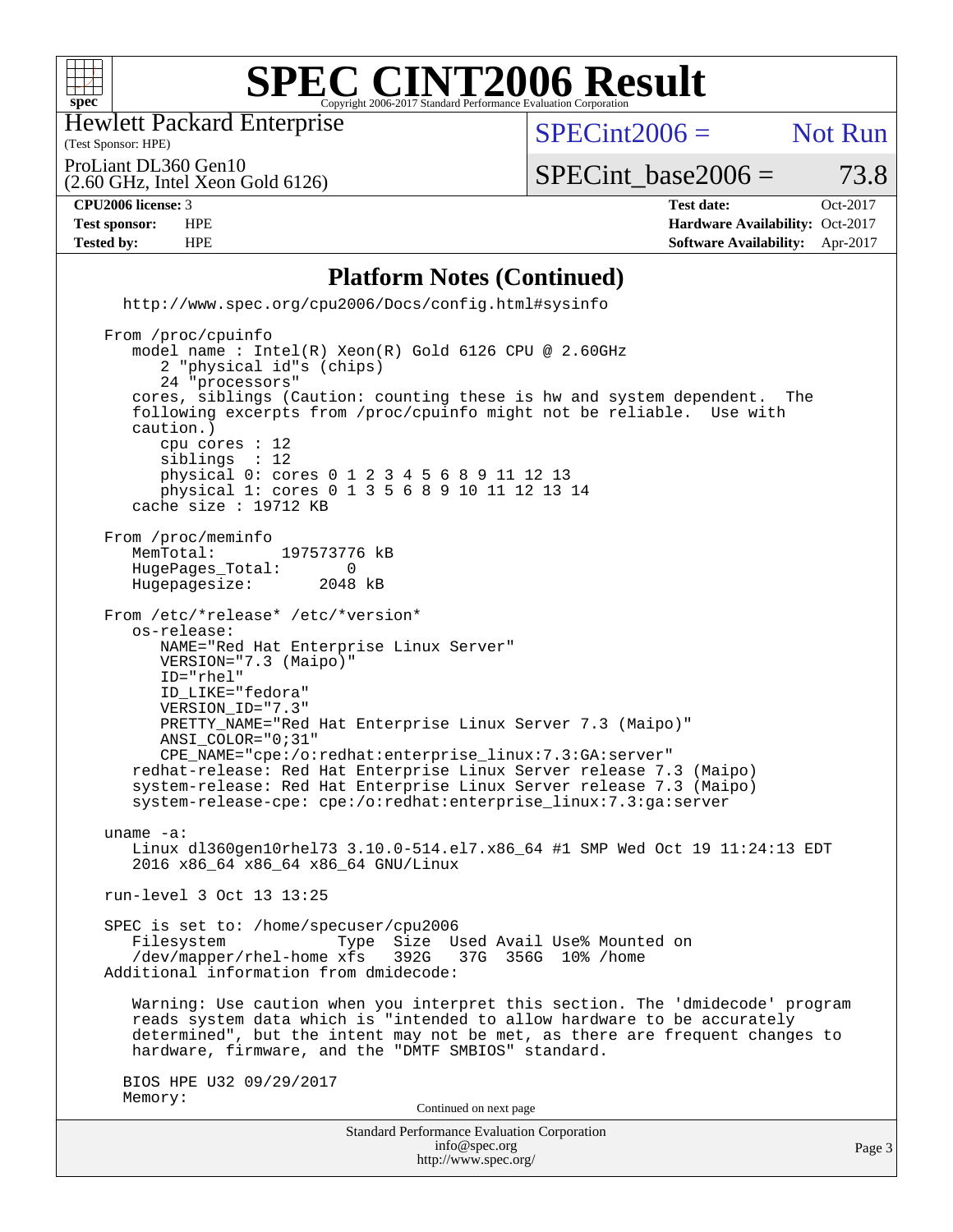

(Test Sponsor: HPE) Hewlett Packard Enterprise

 $SPECint2006 =$  Not Run

ProLiant DL360 Gen10

(2.60 GHz, Intel Xeon Gold 6126)

SPECint base2006 =  $73.8$ **[CPU2006 license:](http://www.spec.org/auto/cpu2006/Docs/result-fields.html#CPU2006license)** 3 **[Test date:](http://www.spec.org/auto/cpu2006/Docs/result-fields.html#Testdate)** Oct-2017

**[Test sponsor:](http://www.spec.org/auto/cpu2006/Docs/result-fields.html#Testsponsor)** HPE **[Hardware Availability:](http://www.spec.org/auto/cpu2006/Docs/result-fields.html#HardwareAvailability)** Oct-2017 **[Tested by:](http://www.spec.org/auto/cpu2006/Docs/result-fields.html#Testedby)** HPE **[Software Availability:](http://www.spec.org/auto/cpu2006/Docs/result-fields.html#SoftwareAvailability)** Apr-2017

#### **[Platform Notes \(Continued\)](http://www.spec.org/auto/cpu2006/Docs/result-fields.html#PlatformNotes)**

24x UNKNOWN NOT AVAILABLE 8 GB 2 rank 2666 MHz

(End of data from sysinfo program)

 Regarding the sysinfo display about the memory installed, the correct amount of memory is 192 GB and the dmidecode description should have one line reading as: 24x UNKNOWN NOT AVAILABLE 8 GB 2 rank 2666 MHz

#### **[General Notes](http://www.spec.org/auto/cpu2006/Docs/result-fields.html#GeneralNotes)**

Environment variables set by runspec before the start of the run: KMP\_AFFINITY = "granularity=fine,compact" LD\_LIBRARY\_PATH = "/home/specuser/cpu2006/lib/ia32:/home/specuser/cpu2006/lib/intel64 LD\_LIBRARY\_PATH = "\$LD\_LIBRARY\_PATH:/home/specuser/cpu2006/sh10.2"  $OMP_NUM_THREADS = "24"$ 

 Binaries compiled on a system with 1x Intel Core i7-4790 CPU + 32GB RAM memory using Redhat Enterprise Linux 7.2

## **[Base Compiler Invocation](http://www.spec.org/auto/cpu2006/Docs/result-fields.html#BaseCompilerInvocation)**

[C benchmarks](http://www.spec.org/auto/cpu2006/Docs/result-fields.html#Cbenchmarks):  $\text{icc}$   $-\text{m64}$ 

[C++ benchmarks:](http://www.spec.org/auto/cpu2006/Docs/result-fields.html#CXXbenchmarks) [icpc -m64](http://www.spec.org/cpu2006/results/res2017q4/cpu2006-20171017-50326.flags.html#user_CXXbase_intel_icpc_64bit_fc66a5337ce925472a5c54ad6a0de310)

## **[Base Portability Flags](http://www.spec.org/auto/cpu2006/Docs/result-fields.html#BasePortabilityFlags)**

 400.perlbench: [-DSPEC\\_CPU\\_LP64](http://www.spec.org/cpu2006/results/res2017q4/cpu2006-20171017-50326.flags.html#b400.perlbench_basePORTABILITY_DSPEC_CPU_LP64) [-DSPEC\\_CPU\\_LINUX\\_X64](http://www.spec.org/cpu2006/results/res2017q4/cpu2006-20171017-50326.flags.html#b400.perlbench_baseCPORTABILITY_DSPEC_CPU_LINUX_X64) 401.bzip2: [-DSPEC\\_CPU\\_LP64](http://www.spec.org/cpu2006/results/res2017q4/cpu2006-20171017-50326.flags.html#suite_basePORTABILITY401_bzip2_DSPEC_CPU_LP64) 403.gcc: [-DSPEC\\_CPU\\_LP64](http://www.spec.org/cpu2006/results/res2017q4/cpu2006-20171017-50326.flags.html#suite_basePORTABILITY403_gcc_DSPEC_CPU_LP64) 429.mcf: [-DSPEC\\_CPU\\_LP64](http://www.spec.org/cpu2006/results/res2017q4/cpu2006-20171017-50326.flags.html#suite_basePORTABILITY429_mcf_DSPEC_CPU_LP64) 445.gobmk: [-DSPEC\\_CPU\\_LP64](http://www.spec.org/cpu2006/results/res2017q4/cpu2006-20171017-50326.flags.html#suite_basePORTABILITY445_gobmk_DSPEC_CPU_LP64) 456.hmmer: [-DSPEC\\_CPU\\_LP64](http://www.spec.org/cpu2006/results/res2017q4/cpu2006-20171017-50326.flags.html#suite_basePORTABILITY456_hmmer_DSPEC_CPU_LP64) 458.sjeng: [-DSPEC\\_CPU\\_LP64](http://www.spec.org/cpu2006/results/res2017q4/cpu2006-20171017-50326.flags.html#suite_basePORTABILITY458_sjeng_DSPEC_CPU_LP64) 462.libquantum: [-DSPEC\\_CPU\\_LP64](http://www.spec.org/cpu2006/results/res2017q4/cpu2006-20171017-50326.flags.html#suite_basePORTABILITY462_libquantum_DSPEC_CPU_LP64) [-DSPEC\\_CPU\\_LINUX](http://www.spec.org/cpu2006/results/res2017q4/cpu2006-20171017-50326.flags.html#b462.libquantum_baseCPORTABILITY_DSPEC_CPU_LINUX) 464.h264ref: [-DSPEC\\_CPU\\_LP64](http://www.spec.org/cpu2006/results/res2017q4/cpu2006-20171017-50326.flags.html#suite_basePORTABILITY464_h264ref_DSPEC_CPU_LP64) 471.omnetpp: [-DSPEC\\_CPU\\_LP64](http://www.spec.org/cpu2006/results/res2017q4/cpu2006-20171017-50326.flags.html#suite_basePORTABILITY471_omnetpp_DSPEC_CPU_LP64) 473.astar: [-DSPEC\\_CPU\\_LP64](http://www.spec.org/cpu2006/results/res2017q4/cpu2006-20171017-50326.flags.html#suite_basePORTABILITY473_astar_DSPEC_CPU_LP64) 483.xalancbmk: [-DSPEC\\_CPU\\_LP64](http://www.spec.org/cpu2006/results/res2017q4/cpu2006-20171017-50326.flags.html#suite_basePORTABILITY483_xalancbmk_DSPEC_CPU_LP64) [-DSPEC\\_CPU\\_LINUX](http://www.spec.org/cpu2006/results/res2017q4/cpu2006-20171017-50326.flags.html#b483.xalancbmk_baseCXXPORTABILITY_DSPEC_CPU_LINUX)

### **[Base Optimization Flags](http://www.spec.org/auto/cpu2006/Docs/result-fields.html#BaseOptimizationFlags)**

[C benchmarks](http://www.spec.org/auto/cpu2006/Docs/result-fields.html#Cbenchmarks):

[-xCORE-AVX2](http://www.spec.org/cpu2006/results/res2017q4/cpu2006-20171017-50326.flags.html#user_CCbase_f-xCORE-AVX2) [-ipo](http://www.spec.org/cpu2006/results/res2017q4/cpu2006-20171017-50326.flags.html#user_CCbase_f-ipo) [-O3](http://www.spec.org/cpu2006/results/res2017q4/cpu2006-20171017-50326.flags.html#user_CCbase_f-O3) [-no-prec-div](http://www.spec.org/cpu2006/results/res2017q4/cpu2006-20171017-50326.flags.html#user_CCbase_f-no-prec-div) [-parallel](http://www.spec.org/cpu2006/results/res2017q4/cpu2006-20171017-50326.flags.html#user_CCbase_f-parallel) [-qopt-prefetch](http://www.spec.org/cpu2006/results/res2017q4/cpu2006-20171017-50326.flags.html#user_CCbase_f-qopt-prefetch) [-auto-p32](http://www.spec.org/cpu2006/results/res2017q4/cpu2006-20171017-50326.flags.html#user_CCbase_f-auto-p32)

Continued on next page